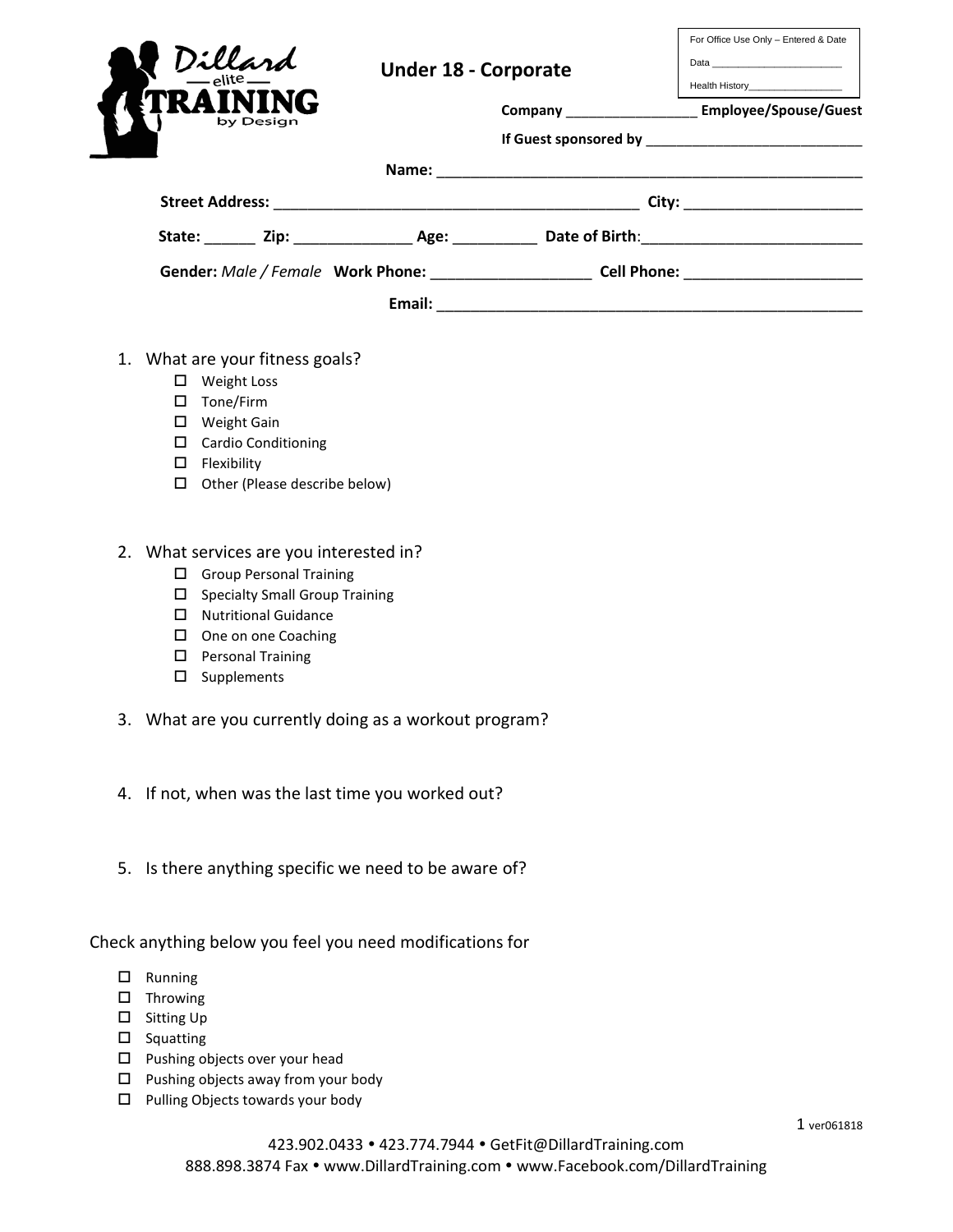**Under 18 - Corporate**



For Office Use Only – Entered & Date Data Health History\_\_\_\_\_\_\_\_\_\_\_\_\_\_\_\_\_\_

**Name:\_\_\_\_\_\_\_\_\_\_\_\_\_\_\_\_\_\_\_\_\_\_\_\_\_\_\_\_\_\_\_\_\_\_\_\_\_\_\_\_\_\_\_\_\_**

# **Under 18 Informed Consent**

By signing this document, I acknowledge that I have voluntarily chosen to participate in a program of progressive physical exercise known as Dillard Training. (Hereinafter referred to as the "program") By signing this document, I acknowledge that I have been informed of the strenuous nature of the program and the potential for unusual physiological results including, but not limited to abnormal blood pressure, fainting, heart attack or death.

**By signing this document, I assume to the extent legally permissible, all responsibility and risk for my health and well being and hold harmless; Dillard Training, Bill Dillard , Patti Dillard, any trainer or assistant contracted by Dillard Training, Fit One Gym, McKee, MERC, Sunland Corporate Center, US Xpress, Hamilton County, The Well, Kenco Group, Cleveland Fitness Studios, Inc, EPB, Standifer Place Apartments, and NHE Property Management & Development from all damages or claims directly or indirectly resulting my participation in the program.** 

**By signing this document, I give permission for Dillard Training to use any photographs and video taken that I am in to be used in any marketing, (i.e. print, flyers, Facebook, Twitter, YouTube, DillardTraining.com, etc.)**

# **I understand that I am exercising at my own risk.**

**I understand that Dillard Training and Bill Dillard welcome and encourage questions about exercise procedures, recommendations and the Program.**

**Printed Name Date** 

**Signature Date**

**Parent or Guardian Signature (required for participant under the age of 18)**

**Printed Name Date** 

**Signature Date**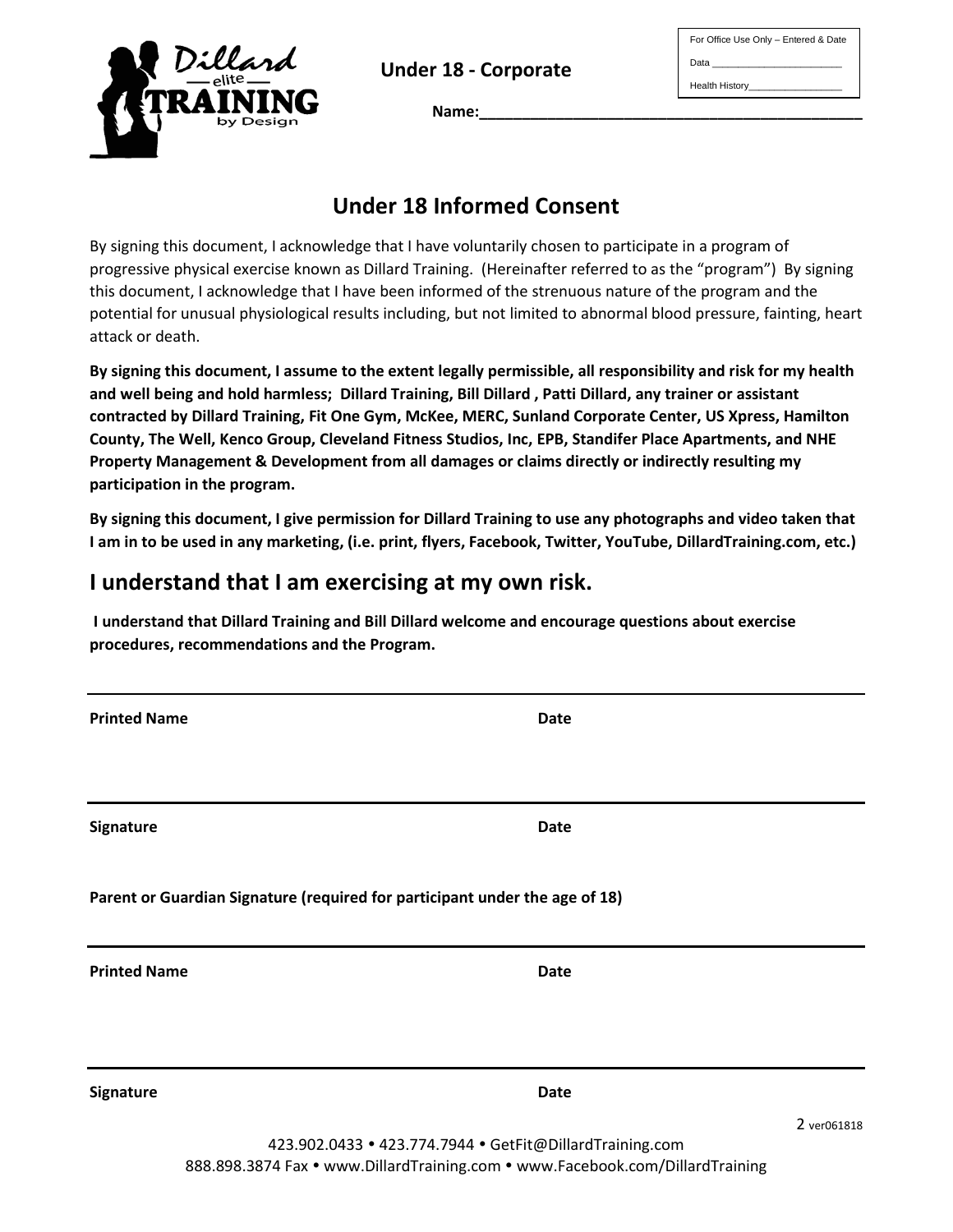

## **Under 18 - Corporate**

| For Office Use Only - Entered & Date |
|--------------------------------------|
| Data                                 |
| Health History_                      |

 **Name:**\_\_\_\_\_\_\_\_\_\_\_\_\_\_\_\_\_\_\_\_\_\_\_\_\_\_\_\_\_\_\_\_\_\_\_\_\_\_\_\_\_\_\_\_\_\_\_\_

**Health History**

*Please provide the following information as accurately and completely as possible.*

#### **1. Known Cardiovascular, Pulmonary or Metabolic Disease**

Have you been diagnosed with any of the following diseases/disorders/conditions or had any of the following procedures?

\_\_\_\_\_\_\_\_\_\_\_\_\_\_\_\_\_\_\_\_\_\_\_\_\_\_\_\_\_\_\_\_\_\_\_\_\_\_\_\_\_\_\_\_\_\_\_\_\_\_\_\_\_\_\_\_\_\_\_\_\_\_\_\_\_\_\_\_\_\_\_\_\_\_\_\_\_\_\_\_ \_\_\_\_\_\_\_\_\_\_\_\_\_\_\_\_\_\_\_\_\_\_\_\_\_\_\_\_\_\_\_\_\_\_\_\_\_\_\_\_\_\_\_\_\_\_\_\_\_\_\_\_\_\_\_\_\_\_\_\_\_\_\_\_\_\_\_\_\_\_\_\_\_\_\_\_\_\_\_\_

- □ Yes □ No Myocardial infarction ("heart attack")
- □ Yes □ No Stroke or ischemic attack ("mini-stroke")
- □ Yes □ No Heart bypass surgery or other heart surgery
- □ Yes □ No Coronary catheterization and/or angioplasty
- □ Yes □ No Abnormal ECG (tachycardias, heart blocks, etc.)
- □ Yes □ No Other cardiovascular disease/disorder (aneurysm, etc.)<br>□ Yes □ No Asthma or chronic pulmonary disease (COPD, etc.)
- Asthma or chronic pulmonary disease (COPD, etc.)
- □ Yes □ No Diabetes (insulin dependent, non-insulin dependent, etc.)
- □ Yes □ No Hyperlipidemia (high LDL, low HDL, etc.)

 ${\it Comment:}$ 

### **2. Signs or Symptoms Suggestive of Cardiovascular and Pulmonary Disease** Have you experienced any of the following? □ Yes □ No Pain/discomfort in your chest, jaw or arms<br>□ Yes □ No Shortness of breath at rest or mild exertion □ Yes □ No Shortness of breath at rest or mild exertion □ Yes □ No Dizziness or fainting spells Dizziness or fainting spells □ Yes □ No Difficulty breathing while lying down □ Yes □ No Swelling of your ankles □ Yes □ No "Skipped" heart beats or a "racing" heart beat

- Occasional leg pain, especially while walking
- □ Yes □ No Heart murmur
- □ Yes □ No Fatigue or shortness of breath with usual activities

*Comment:* \_\_\_\_\_\_\_\_\_\_\_\_\_\_\_\_\_\_\_\_\_\_\_\_\_\_\_\_\_\_\_\_\_\_\_\_\_\_\_\_\_\_\_\_\_\_\_\_\_\_\_\_\_\_\_\_\_\_\_\_\_\_\_\_\_\_\_\_\_\_\_

### **3. Risk Factors of Cardiovascular Disease**

Do you have a personal history of any of the following?

- □ Yes □ No Cigarette smoking
- □ Yes □ No Obesity or highly overweight
- □ Yes □ No Physical inactivity
- □ Yes □ No High blood pressure (over 140/90 mmHg) -- *Blood pressure \_\_\_\_\_\_\_\_\_\_\_\_\_* □ Yes □ No High cholesterol (over 200 mg/dl) -- *Cholesterol* \_\_\_\_\_\_\_\_\_\_\_\_\_\_ □ Yes □ No Diabetes or high blood sugar (over 110 mg/dl) -- *Blood glucose*

\_\_\_\_\_\_\_\_\_\_\_\_\_\_\_\_\_\_\_\_\_\_\_\_\_\_\_\_\_\_\_\_\_\_\_\_\_\_\_\_\_\_\_\_\_\_\_\_\_\_\_\_\_\_\_\_\_\_\_\_\_\_\_\_\_\_\_\_\_\_\_\_\_\_\_\_\_\_\_\_ \_\_\_\_\_\_\_\_\_\_\_\_\_\_\_\_\_\_\_\_\_\_\_\_\_\_\_\_\_\_\_\_\_\_\_\_\_\_\_\_\_\_\_\_\_\_\_\_\_\_\_\_\_\_\_\_\_\_\_\_\_\_\_\_\_\_\_\_\_\_\_\_\_\_\_\_\_\_\_\_

\_\_\_\_\_\_\_\_\_\_\_\_\_\_\_\_\_\_\_\_\_\_\_\_\_\_\_\_\_\_\_\_\_\_\_\_\_\_\_\_\_\_\_\_\_\_\_\_\_\_\_\_\_\_\_\_\_\_\_\_\_\_\_\_\_\_\_\_\_\_\_\_\_\_\_\_\_\_\_\_ \_\_\_\_\_\_\_\_\_\_\_\_\_\_\_\_\_\_\_\_\_\_\_\_\_\_\_\_\_\_\_\_\_\_\_\_\_\_\_\_\_\_\_\_\_\_\_\_\_\_\_\_\_\_\_\_\_\_\_\_\_\_\_\_\_\_\_\_\_\_\_\_\_\_\_\_\_\_\_\_

□ Yes □ No Family history of heart attack/stroke, at young age

 ${\it Comment:}$ 

3 ver061818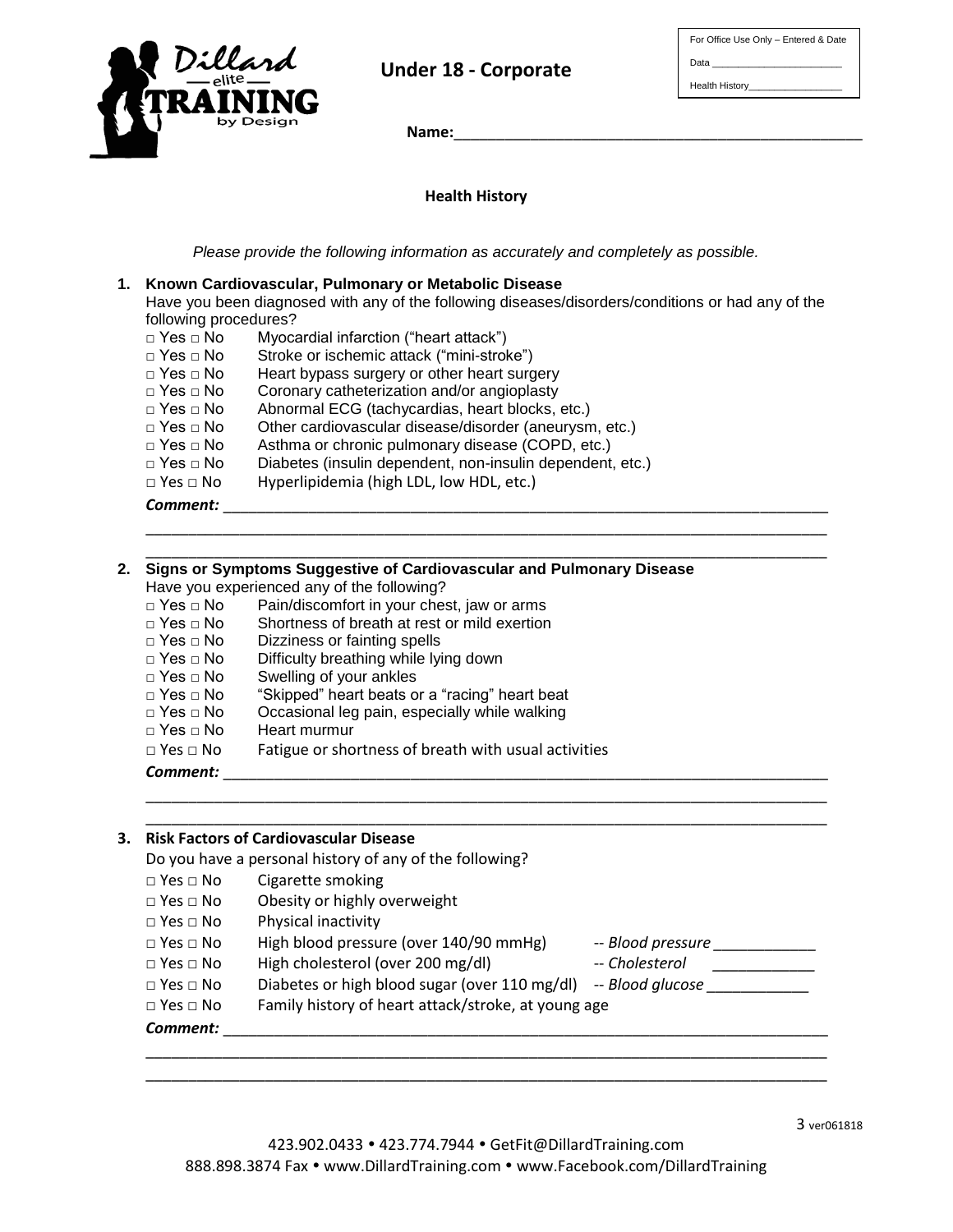

Data

Health History\_\_\_\_\_\_



**Under 18 - Corporate**

\_\_\_\_\_\_\_\_\_\_\_\_\_\_\_\_\_\_\_\_\_\_\_\_\_\_\_\_\_\_\_\_\_\_\_\_\_\_\_\_\_\_\_\_\_\_\_\_\_\_\_\_\_\_\_\_\_\_\_\_\_\_\_\_\_\_\_\_\_\_\_\_\_\_\_\_\_\_\_\_ \_\_\_\_\_\_\_\_\_\_\_\_\_\_\_\_\_\_\_\_\_\_\_\_\_\_\_\_\_\_\_\_\_\_\_\_\_\_\_\_\_\_\_\_\_\_\_\_\_\_\_\_\_\_\_\_\_\_\_\_\_\_\_\_\_\_\_\_\_\_\_\_\_\_\_\_\_\_\_\_ \_\_\_\_\_\_\_\_\_\_\_\_\_\_\_\_\_\_\_\_\_\_\_\_\_\_\_\_\_\_\_\_\_\_\_\_\_\_\_\_\_\_\_\_\_\_\_\_\_\_\_\_\_\_\_\_\_\_\_\_\_\_\_\_\_\_\_\_\_\_\_\_\_\_\_\_\_\_\_\_

\_\_\_\_\_\_\_\_\_\_\_\_\_\_\_\_\_\_\_\_\_\_\_\_\_\_\_\_\_\_\_\_\_\_\_\_\_\_\_\_\_\_\_\_\_\_\_\_\_\_\_\_\_\_\_\_\_\_\_\_\_\_\_\_\_\_\_\_\_\_\_\_\_\_\_\_\_\_\_\_ \_\_\_\_\_\_\_\_\_\_\_\_\_\_\_\_\_\_\_\_\_\_\_\_\_\_\_\_\_\_\_\_\_\_\_\_\_\_\_\_\_\_\_\_\_\_\_\_\_\_\_\_\_\_\_\_\_\_\_\_\_\_\_\_\_\_\_\_\_\_\_\_\_\_\_\_\_\_\_\_

\_\_\_\_\_\_\_\_\_\_\_\_\_\_\_\_\_\_\_\_\_\_\_\_\_\_\_\_\_\_\_\_\_\_\_\_\_\_\_\_\_\_\_\_\_\_\_\_\_\_\_\_\_\_\_\_\_\_\_\_\_\_\_\_\_\_\_\_\_\_\_\_\_\_\_\_\_\_\_\_\_\_ \_\_\_\_\_\_\_\_\_\_\_\_\_\_\_\_\_\_\_\_\_\_\_\_\_\_\_\_\_\_\_\_\_\_\_\_\_\_\_\_\_\_\_\_\_\_\_\_\_\_\_\_\_\_\_\_\_\_\_\_\_\_\_\_\_\_\_\_\_\_\_\_\_\_\_\_\_\_\_\_\_\_

Name:

|  | 5. Other Information Concerning Personal Health History |  |  |
|--|---------------------------------------------------------|--|--|
|  |                                                         |  |  |

Do you have a personal history of any of the following? Orthopedic diseases, disorders and/or conditions:

□ Yes □ No Arthritis (osteo or rheumatoid)

- □ Yes □ No Joint pain or joint swelling
- □ Yes □ No Joint surgery
- □ Yes □ No Joint replacement
- □ Yes □ No Low back pain
- □ Yes □ No Osteoporosis ("low bone density")

#### Comment:

**6. Immunological / hematological diseases, disorders and/or conditions**

| $\Box$ Yes $\Box$ No | Cancer           |
|----------------------|------------------|
| $\Box$ Yes $\Box$ No | Anemia           |
| ⊡ Yes ⊟ No           | Immune disorders |
| <b>Comment:</b>      |                  |

#### **7. Female specific conditions**

- □ Yes □ No Pregnant (currently)
- □ Yes □ No Amenorrhea (infrequent menstruation)
- □ Yes □ No Menopause
- *Comment:* \_\_\_\_\_\_\_\_\_\_\_\_\_\_\_\_\_\_\_\_\_\_\_\_\_\_\_\_\_\_\_\_\_\_\_\_\_\_\_\_\_\_\_\_\_\_\_\_\_\_\_\_\_\_\_\_\_\_\_\_\_\_\_\_\_\_\_\_\_\_\_

#### **8. Drugs/Medications**

Please list any prescription or over the counter (OTC) drugs/medications you are currently taking. *(Drug/Medication Purpose/Reason for Taking)*

\_\_\_\_\_\_\_\_\_\_\_\_\_\_\_\_\_\_\_\_\_\_\_\_\_\_\_\_\_\_\_\_\_\_\_\_\_\_\_\_\_\_\_\_\_\_\_\_\_\_\_\_\_\_\_\_\_\_\_\_\_\_\_\_\_\_\_\_\_\_\_\_\_\_\_\_\_\_\_\_ \_\_\_\_\_\_\_\_\_\_\_\_\_\_\_\_\_\_\_\_\_\_\_\_\_\_\_\_\_\_\_\_\_\_\_\_\_\_\_\_\_\_\_\_\_\_\_\_\_\_\_\_\_\_\_\_\_\_\_\_\_\_\_\_\_\_\_\_\_\_\_\_\_\_\_\_\_\_\_\_ \_\_\_\_\_\_\_\_\_\_\_\_\_\_\_\_\_\_\_\_\_\_\_\_\_\_\_\_\_\_\_\_\_\_\_\_\_\_\_\_\_\_\_\_\_\_\_\_\_\_\_\_\_\_\_\_\_\_\_\_\_\_\_\_\_\_\_\_\_\_\_\_\_\_\_\_\_\_\_\_

\_\_\_\_\_\_\_\_\_\_\_\_\_\_\_\_\_\_\_\_\_\_\_\_\_\_\_\_\_\_\_\_\_\_\_\_\_\_\_\_\_\_\_\_\_\_\_\_\_\_\_\_\_\_\_\_\_\_\_\_\_\_\_\_\_\_\_\_\_\_\_\_\_\_\_\_\_\_\_\_ \_\_\_\_\_\_\_\_\_\_\_\_\_\_\_\_\_\_\_\_\_\_\_\_\_\_\_\_\_\_\_\_\_\_\_\_\_\_\_\_\_\_\_\_\_\_\_\_\_\_\_\_\_\_\_\_\_\_\_\_\_\_\_\_\_\_\_\_\_\_\_\_\_\_\_\_\_\_\_\_

4 ver061818